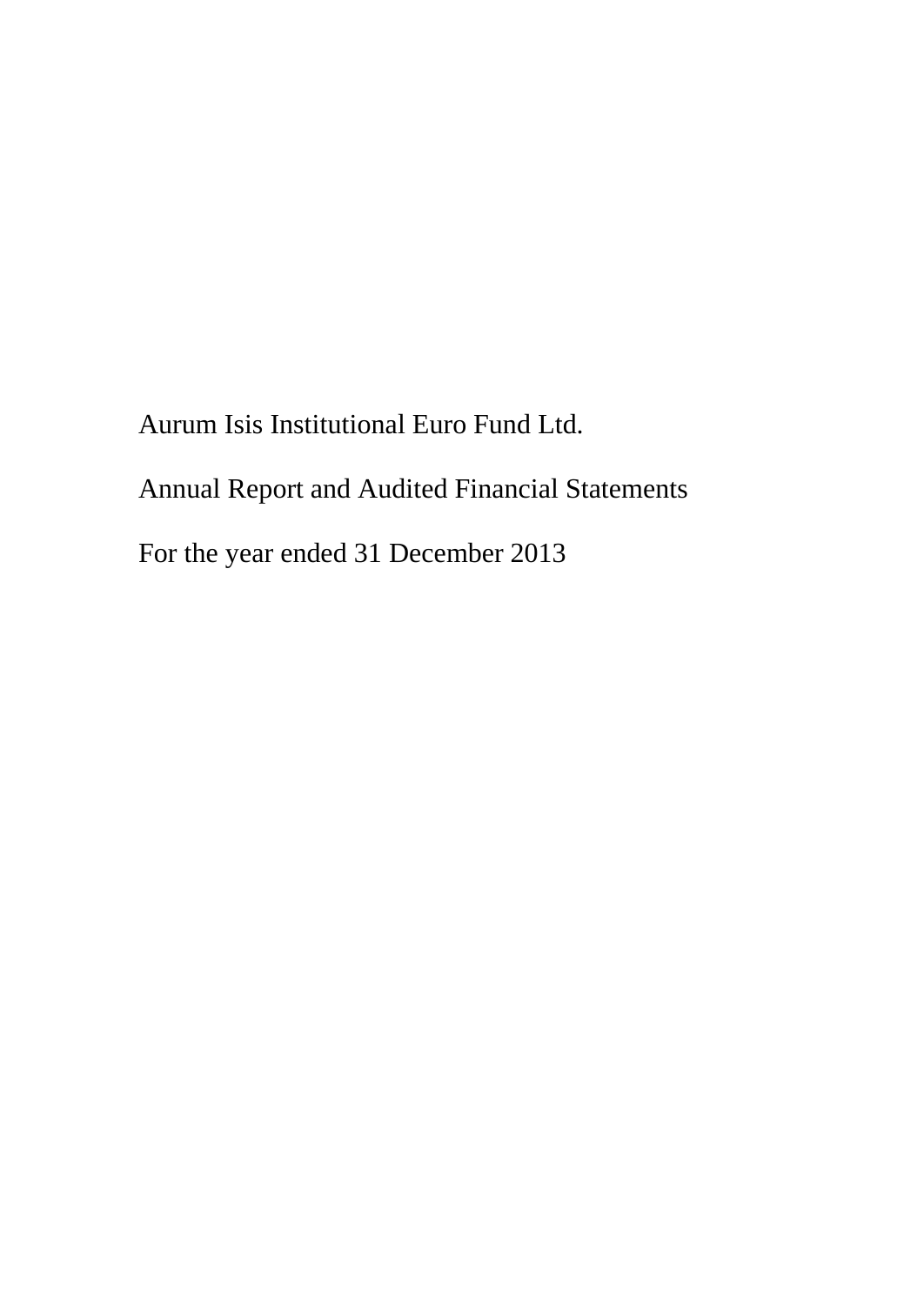## **Annual Report and Audited Financial Statements Contents**

| Directors and service providers                                                                                           | 1              |
|---------------------------------------------------------------------------------------------------------------------------|----------------|
| Directors' Report                                                                                                         | 3              |
| Independent Auditor's Report to the Members                                                                               | $\overline{4}$ |
| Portfolio Statement as at 31 December 2013                                                                                | 5              |
| Statement of Comprehensive Income for the year ended 31 December 2013                                                     | 6              |
| Statement of Financial Position as at 31 December 2013                                                                    | $\overline{7}$ |
| Statement of Changes in Net Assets Attributable to Holders of Participating Shares<br>for the year ended 31 December 2013 | 8              |
| Statement of Cash Flows for the year ended 31 December 2013                                                               | 9              |
| Notes to the Financial Statements                                                                                         | 10             |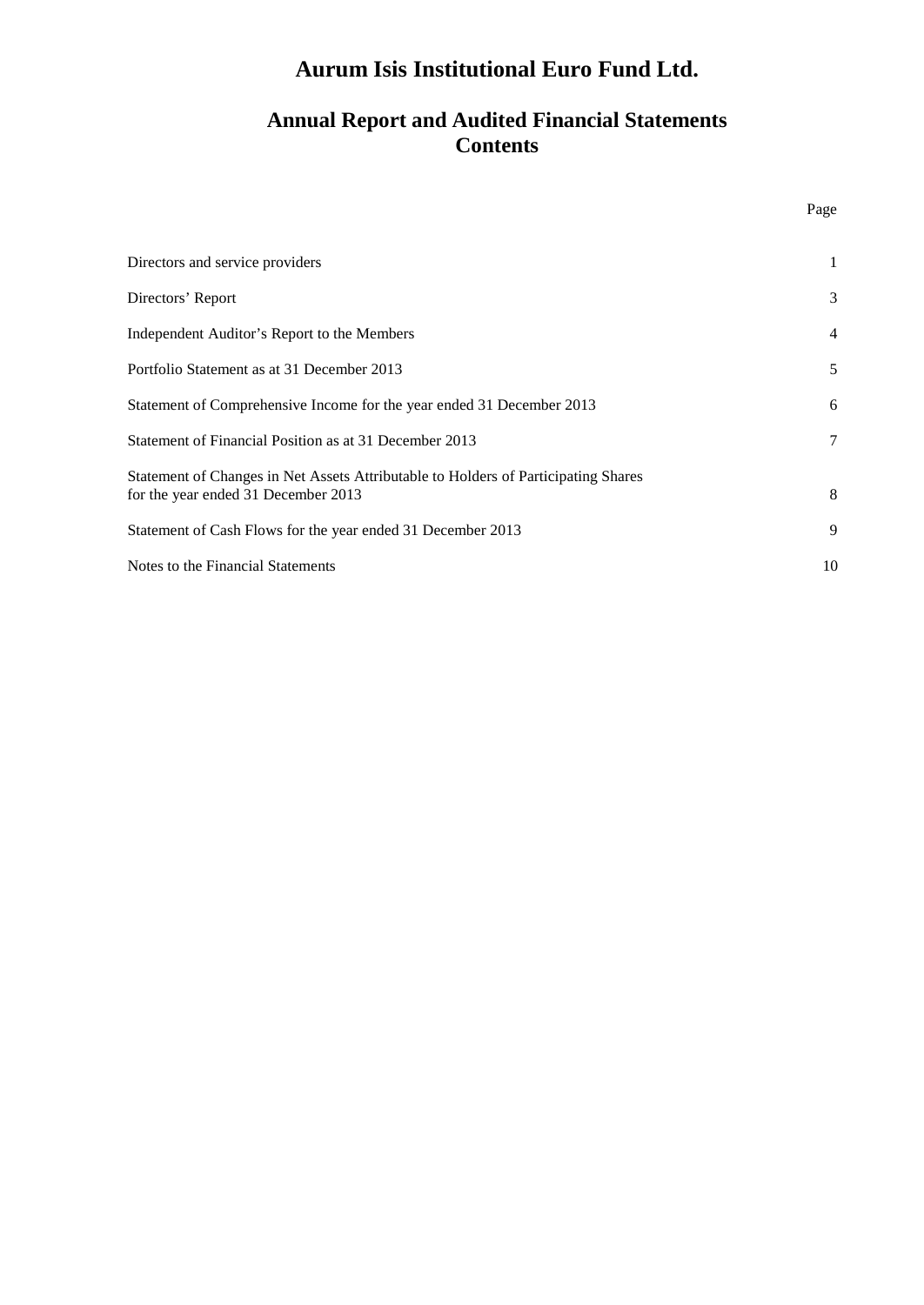# **Directors and service providers**

| Company                                          | Aurum Isis Institutional Euro Fund Ltd.<br>Aurum House<br>35 Richmond Road<br><b>Hamilton HM08</b><br>Bermuda                                                                                                                                                                  |
|--------------------------------------------------|--------------------------------------------------------------------------------------------------------------------------------------------------------------------------------------------------------------------------------------------------------------------------------|
|                                                  | Tel: (1) (441) 292 6952<br>Fax: (1) (441) 295 4164                                                                                                                                                                                                                             |
| <b>Directors</b>                                 | Dudley R Cottingham<br>S. Arthur Morris (Retired October 9, 2013)<br>Tina Gibbons<br>Kevin Gundle<br>Adam Hopkin<br>Christopher C Morris<br>Anabel Mackie*<br>Bronwyn Wright* (Appointed October 9, 2013)<br>Meliosa O'Caoimh*<br>W. Roger Davidson* (Retired October 9, 2013) |
| *Non-Executive Directors                         |                                                                                                                                                                                                                                                                                |
| <b>Custodian</b>                                 | Northern Trust Fiduciary Services (Ireland) Limited<br>George's Court<br>54 - 62 Townsend Street<br>Dublin 2<br>Ireland<br>Tel: (353) (1) 542 2000<br>Fax: (353) (1) 542 2920                                                                                                  |
| <b>Promoter and</b><br><b>Investment Advisor</b> | Aurum Fund Management Ltd.<br>Aurum House<br>35 Richmond Road<br>Hamilton HM08<br>Bermuda<br>Tel: (1) (441) 292 6952<br>Fax: (1) (441) 295 4164                                                                                                                                |
| Administrator                                    | Northern Trust International Fund Administration Services (Ireland) Limited<br>George's Court<br>54 - 62 Townsend Street<br>Dublin 2<br>Ireland<br>Tel: (353) (1) 542 2000<br>Fax: (353) (1) 542 2920                                                                          |
|                                                  |                                                                                                                                                                                                                                                                                |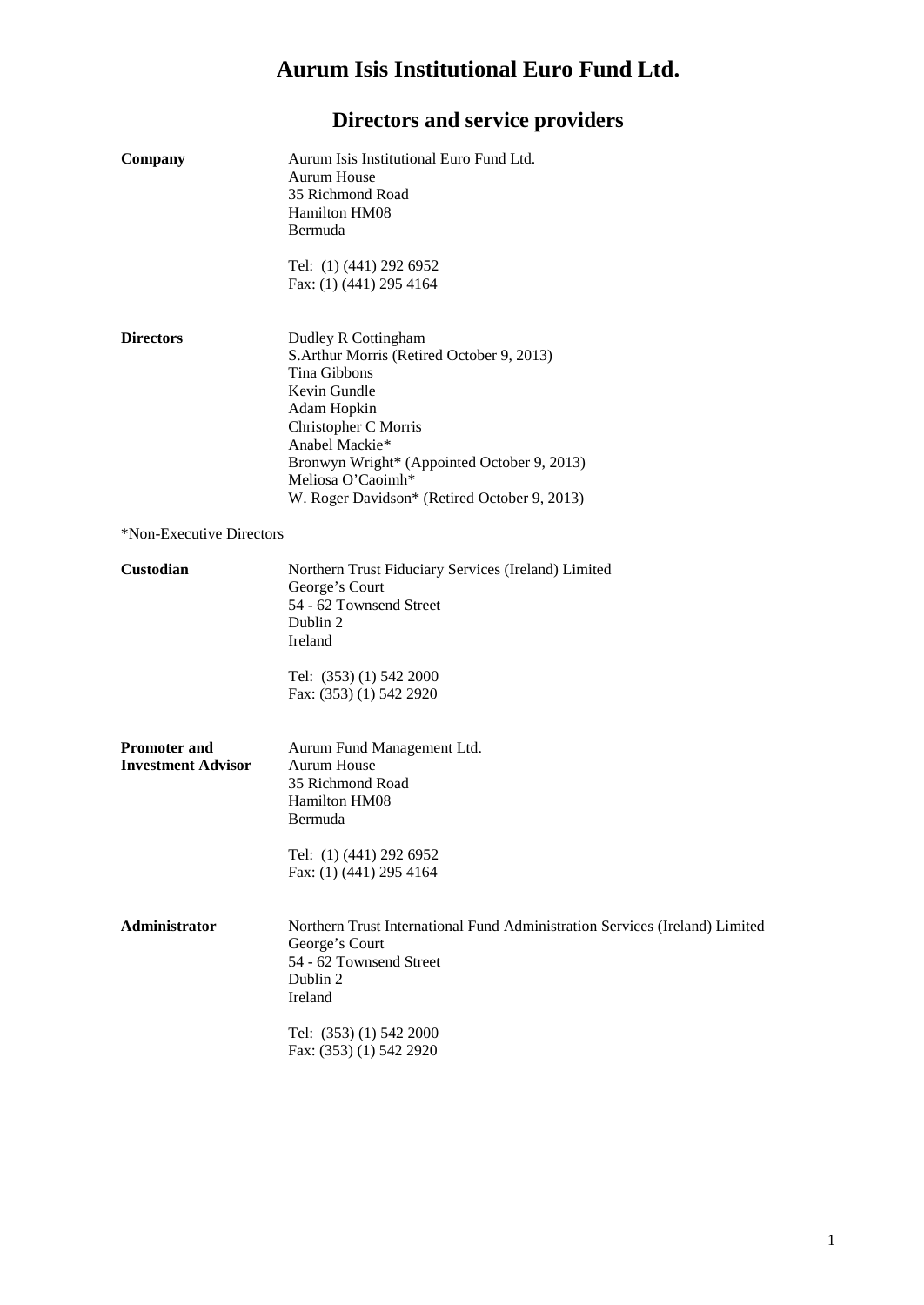| <b>Bermuda</b><br>Administrator,<br><b>Registrar and</b><br>Secretary           | Global Fund Services Ltd.<br><b>Century House</b><br>16 Par-la-Ville Road<br>Hamilton HM 08<br>Bermuda                                        |
|---------------------------------------------------------------------------------|-----------------------------------------------------------------------------------------------------------------------------------------------|
|                                                                                 | Tel: (1) (441) 292 7478<br>Fax: (1) (441) 295 4164                                                                                            |
| Independent<br><b>Auditor</b>                                                   | <b>KPMG</b><br><b>Chartered Accountants</b><br>1 Harbourmaster Place<br><b>International Financial Services Centre</b><br>Dublin 1<br>Ireland |
|                                                                                 | Tel: (353) (1) 410 1000<br>Fax: (353) (1) 412 2722                                                                                            |
| Sponsoring<br><b>Broker</b> for<br><b>Bermuda Stock</b><br><b>Exchange</b>      | Continental Sponsors Ltd.<br><b>Century House</b><br>16 Par-la-Ville Road<br>P.O. Box HM 1806<br><b>Hamilton HM HX</b><br>Bermuda             |
|                                                                                 | Tel: (1) (441) 292 7478<br>Fax: (1) (441) 295 4164                                                                                            |
| <b>Sponsoring</b><br><b>Broker</b> for<br><b>Irish Stock</b><br><b>Exchange</b> | <b>J&amp;E</b> Davy<br>Davy House<br>49 Dawson Street<br>Dublin 2<br>Ireland<br>Tel: (353) (1) 614 8933                                       |
|                                                                                 | Fax: (353) (1) 661 3042                                                                                                                       |
| Legal<br><b>Advisors in</b><br><b>Matters of</b><br><b>Bermuda Law</b>          | Conyers Dill & Pearman Limited<br><b>Clarendon House</b><br>2 Church Street<br>Hamilton HM 11<br>Bermuda                                      |
|                                                                                 | Tel: (1) (441) 295 1422<br>Fax: (1) (441) 292 4720                                                                                            |

# **Directors and service providers (continued)**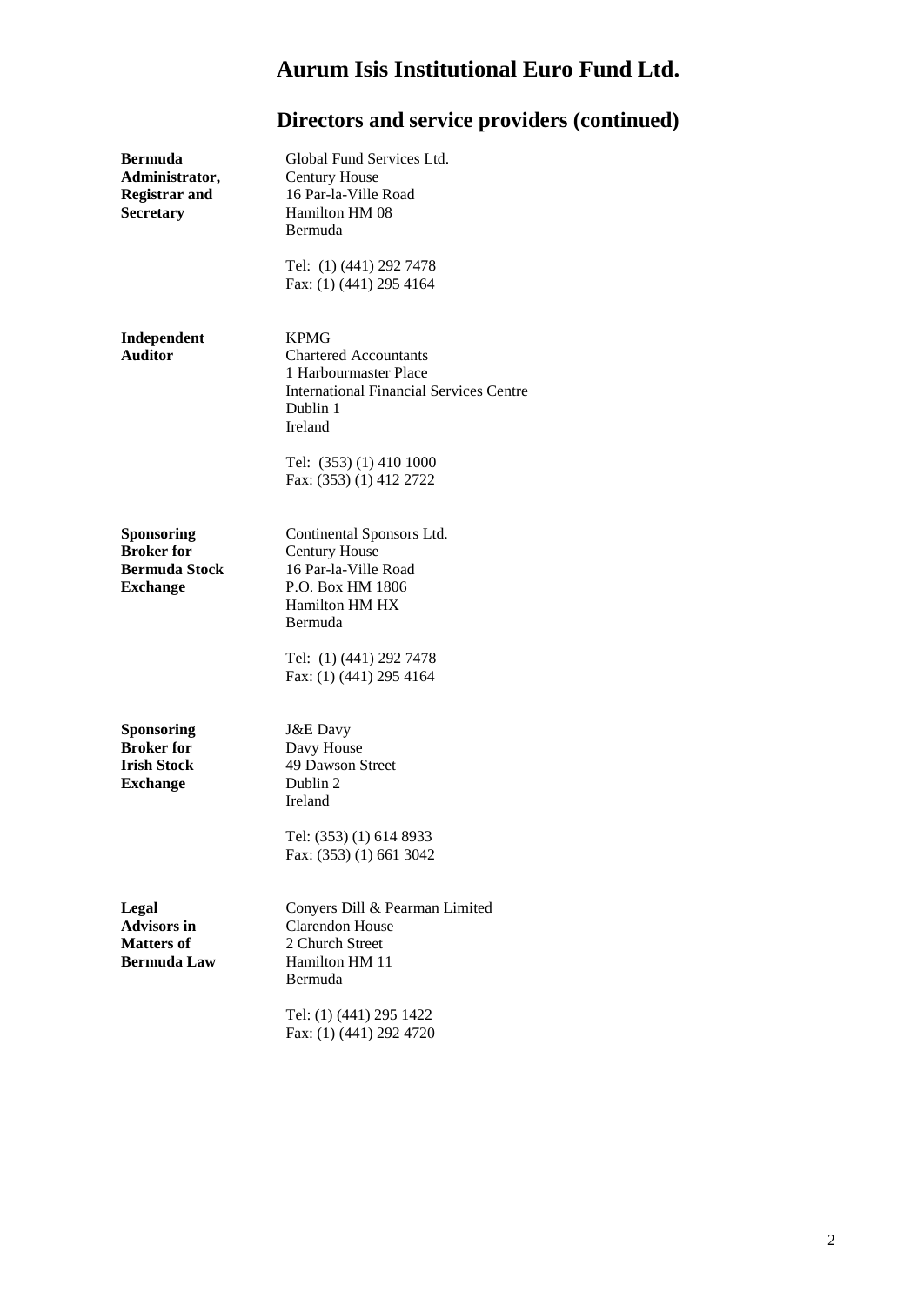#### **Directors' Report**

The Directors have the pleasure to present the audited annual accounts of Aurum Isis Institutional Euro Fund Ltd. (the "Company") for the year ended 31 December 2013 and report as set out herein in respect of matters required by the Irish Stock Exchange and Bermuda Stock Exchange listing regulations.

At 31 December 2013, the Net Asset Value per Participating Share was  $\epsilon$ 1,113.35 (2012:  $\epsilon$ 1,044.66).

No dividends have been declared in the year ended 31 December 2013 (2012: ENil) and the Directors do not recommend the payment of any dividends for the year ended 31 December 2013 (2012:  $\in$ Nil).

The Company is a Feeder Fund which invests solely, apart from currency hedging, in the Participating Shares of Aurum Isis Fund Ltd. (the "Master Fund"). The Company's investment objective is to achieve long term capital growth by investing its assets in Participating Shares of the Master Fund.

The annual report and audited financial statements of the Master Fund for the year ended 31 December 2013 are sent to all Shareholders with the accounts of the Company.

**Dudley R Cottingham Director** 

24 April 2014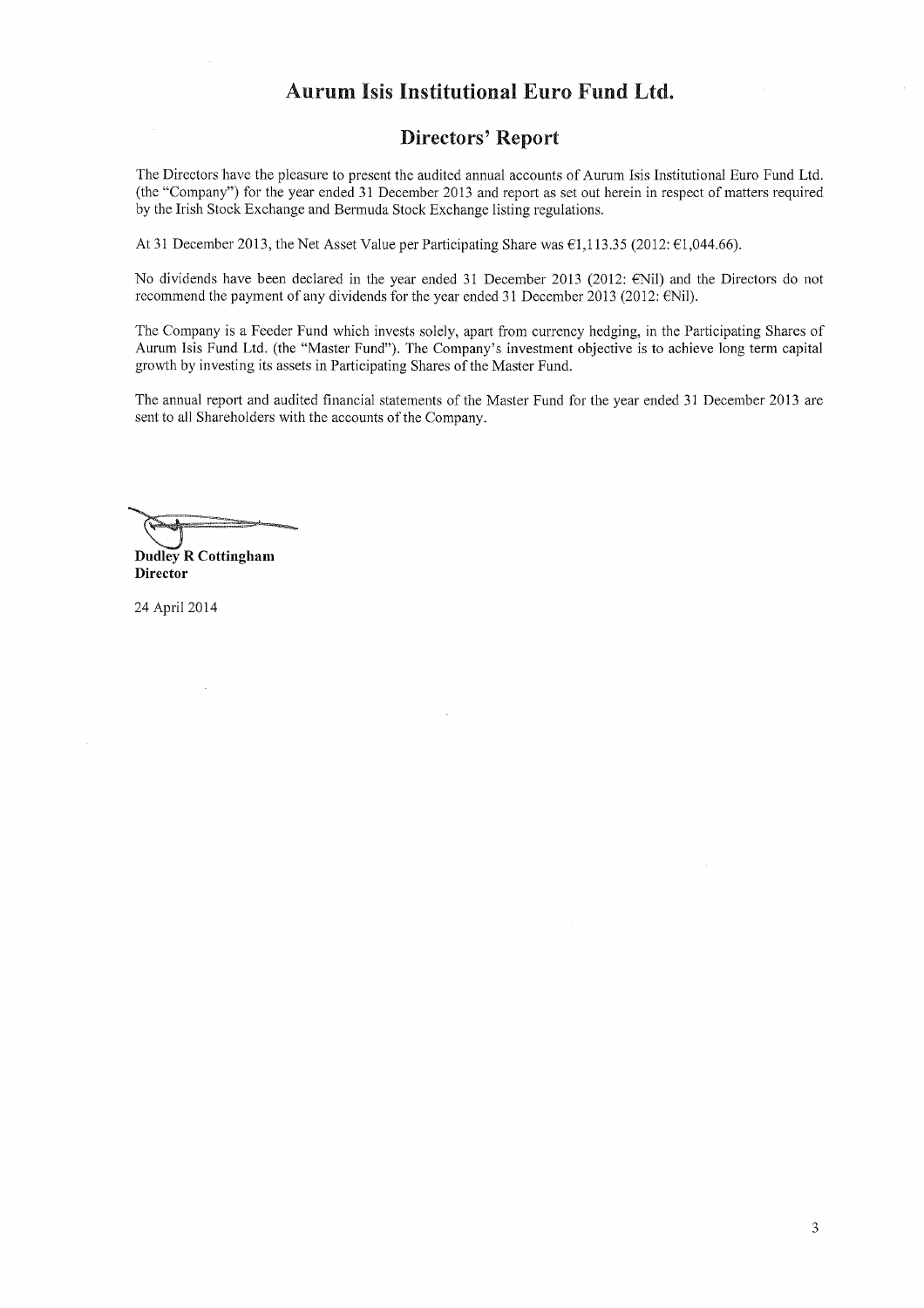

**KPMG Audit** 1 Harbourmaster Place **IFSC** Dublin 1 Ireland

#### **Independent Auditor's Report to the Members**

We have audited the accompanying financial statements of Aurum Isis Institutional Euro Fund Ltd. (the "Company") for the year ended 31 December 2013, which comprise the Statement of Comprehensive Income, the Statement of Financial Position, the Statement of Changes in Net Assets Attributable to Holders of Participating Shares, the Statement of Cash Flows for the year then ended, and notes, comprising a summary of significant accounting policies and other explanatory information.

This report is made solely to the Company's members, as a body, in accordance with the terms of our engagement. Our audit work has been undertaken so that we might state to the Company's members those matters we are required to state to them in an auditor's report and for no other purpose. To the fullest extent permitted by law, we do not accept or assume responsibility to anyone other than the Company and the Company's members as a body, for our audit work, for this report, or for the opinions we have formed.

#### **Directors' Responsibility for the Financial Statements**

The Directors are responsible for the preparation and fair presentation of these financial statements in accordance with International Financial Reporting Standards, and for such internal control as they determine necessary to enable the preparation of financial statements that are free from material misstatement, whether due to fraud or error.

#### **Auditor's Responsibility**

Our responsibility is to express an opinion on these financial statements based on our audit. We conducted our audit in accordance with International Standards on Auditing. Those standards require that we comply with ethical requirements and plan and perform the audit to obtain reasonable assurance about whether the financial statements are free from material misstatement.

An audit involves performing procedures to obtain audit evidence about the amounts and disclosures in the financial statements. The procedures selected depend on our judgment, including the assessment of the risks of material misstatement of the financial statements, whether due to fraud or error. In making those risk assessments, we consider internal control relevant to the entity's preparation and fair presentation of the financial statements in order to design audit procedures that are appropriate in the circumstances, but not for the purpose of expressing an opinion on the effectiveness of the entity's internal control. An audit also includes evaluating the appropriateness of accounting policies used and the reasonableness of accounting estimates made by management, as well as evaluating the overall presentation of the financial statements.

We believe that the audit evidence we have obtained is sufficient and appropriate to provide a basis for our audit opinion.

#### Opinion

In our opinion, the financial statements present fairly, in all material respects, the financial position of the Company as at 31 December 2013, and of its financial performance and its cash flows for the year then ended in accordance with International Financial Reporting Standards.

 $KPMS$ 

**KPMG Chartered Accountants, Statutory Audit Firm** 1 Harbourmaster Place **International Financial Services Centre** Dublin 1 Ireland 24 April 2014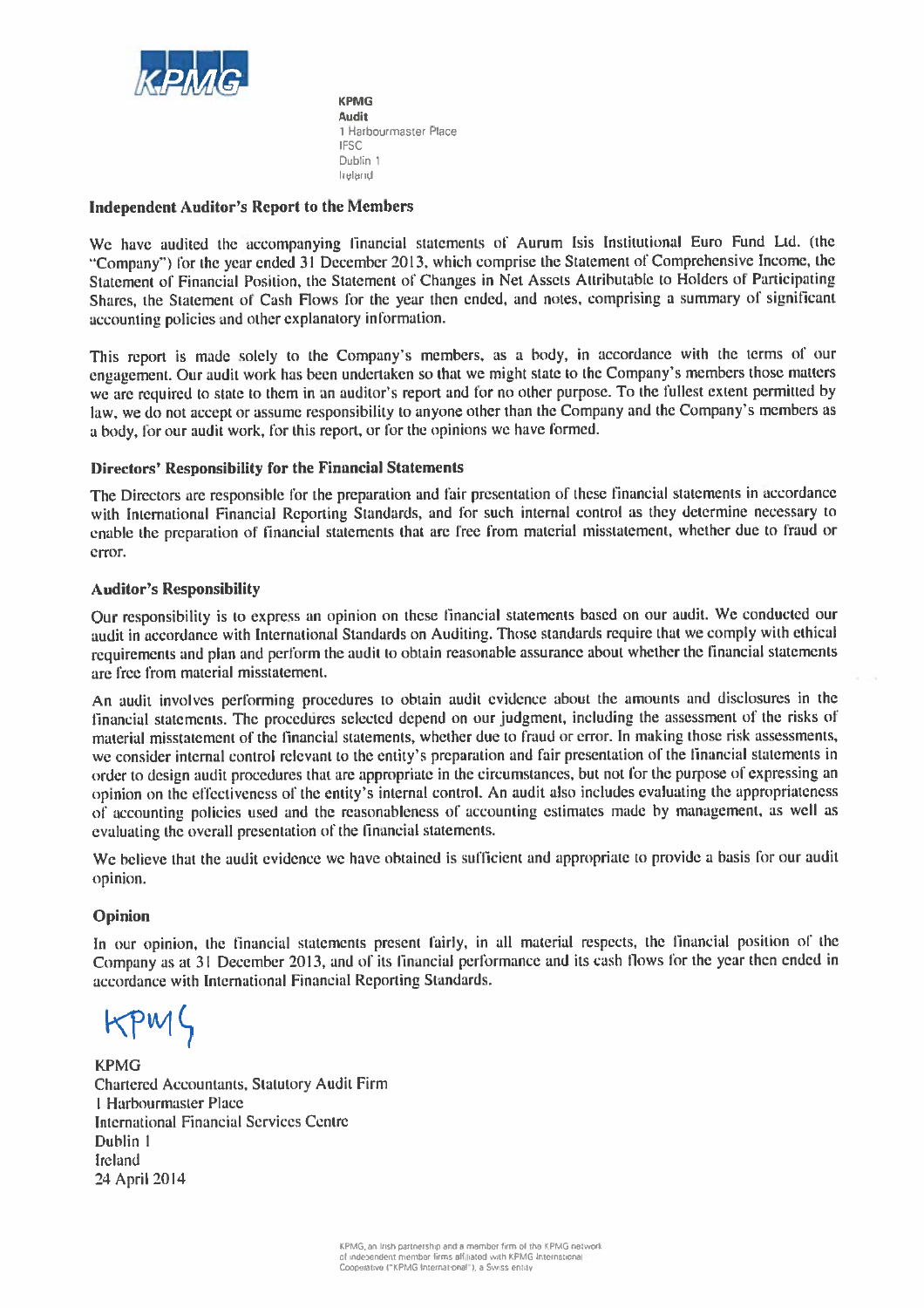|                      |                | <b>31 December 2013</b> |            |                | 31 December 2012  |            |  |
|----------------------|----------------|-------------------------|------------|----------------|-------------------|------------|--|
|                      | <b>Nominal</b> | <b>Fair Value</b>       | $%$ of     | <b>Nominal</b> | <b>Fair Value</b> | % of       |  |
|                      | Holding        | €                       | <b>NAV</b> | Holding        | €                 | <b>NAV</b> |  |
| Aurum Isis Fund Ltd. | 1.229.286      | 239,039,426             | 98.72      | 641.791        | 122,372,425       | 98.48      |  |
| Other Assets         |                | 3,317,251               | 1.37       |                | 1,889,288         | 1.52       |  |
| <b>Total Assets</b>  |                | 242,356,677             | 100.09     |                | 124, 261, 713     | 100.00     |  |
| Other Liabilities    |                | (215,313)               | (0.09)     |                |                   |            |  |
| Net Assets           |                | 242,141,364             | 100.00     |                | 124,261,713       | 100.00     |  |

# **Portfolio Statement as at 31 December 2013**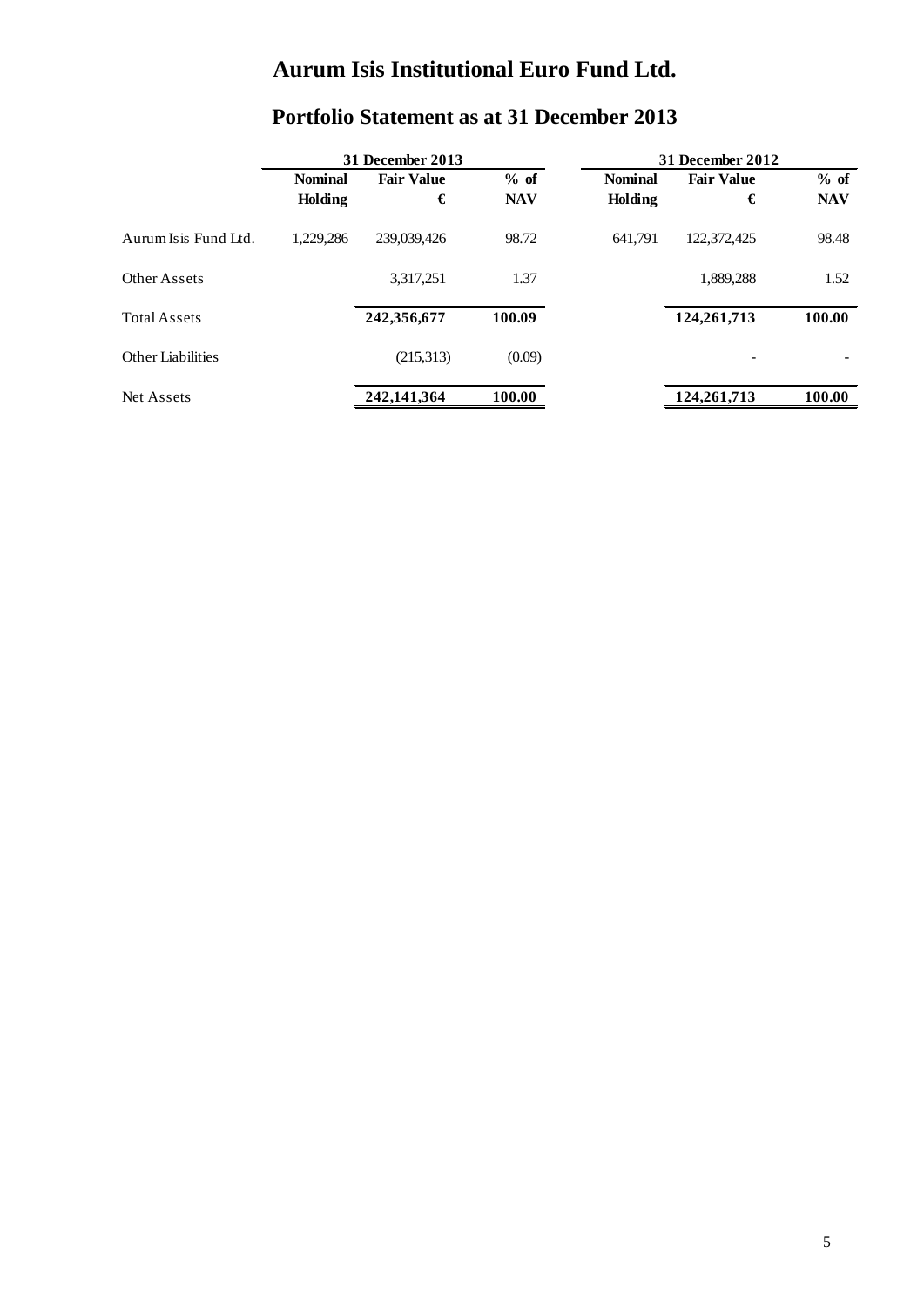### **Statement of Comprehensive Income for the year ended 31 December 2013**

| 2012        |                                                                        | <b>Notes</b>   | 2013       |
|-------------|------------------------------------------------------------------------|----------------|------------|
| €           |                                                                        |                | €          |
|             | Gains from financial assets at fair value through profit or loss       | $\overline{c}$ |            |
| 1.220.486   | Other income                                                           |                | 2,389,444  |
|             |                                                                        |                |            |
| 5,659,560   | Net unrealised gain on investments and currencies                      |                | 2,205,745  |
| (2,880,621) | Net realised (loss)/gain on investments and currencies                 |                | 9,712,866  |
| 3,999,425   | Total gains from financial assets at fair value through profit or loss |                | 14,308,055 |
|             |                                                                        |                |            |
|             | <b>Expenses</b>                                                        | $\overline{2}$ |            |
| 62.421      | Incentive fee                                                          |                | 1,565,311  |
| 12.084      | Net interest expense                                                   |                | 5,325      |
| 74.505      | <b>Operating expenses</b>                                              |                | 1,570,636  |
|             | Change in net assets attributable to holders of Participating          |                |            |
| 3,924,920   | <b>Shares resulting from operations</b>                                |                | 12.737.419 |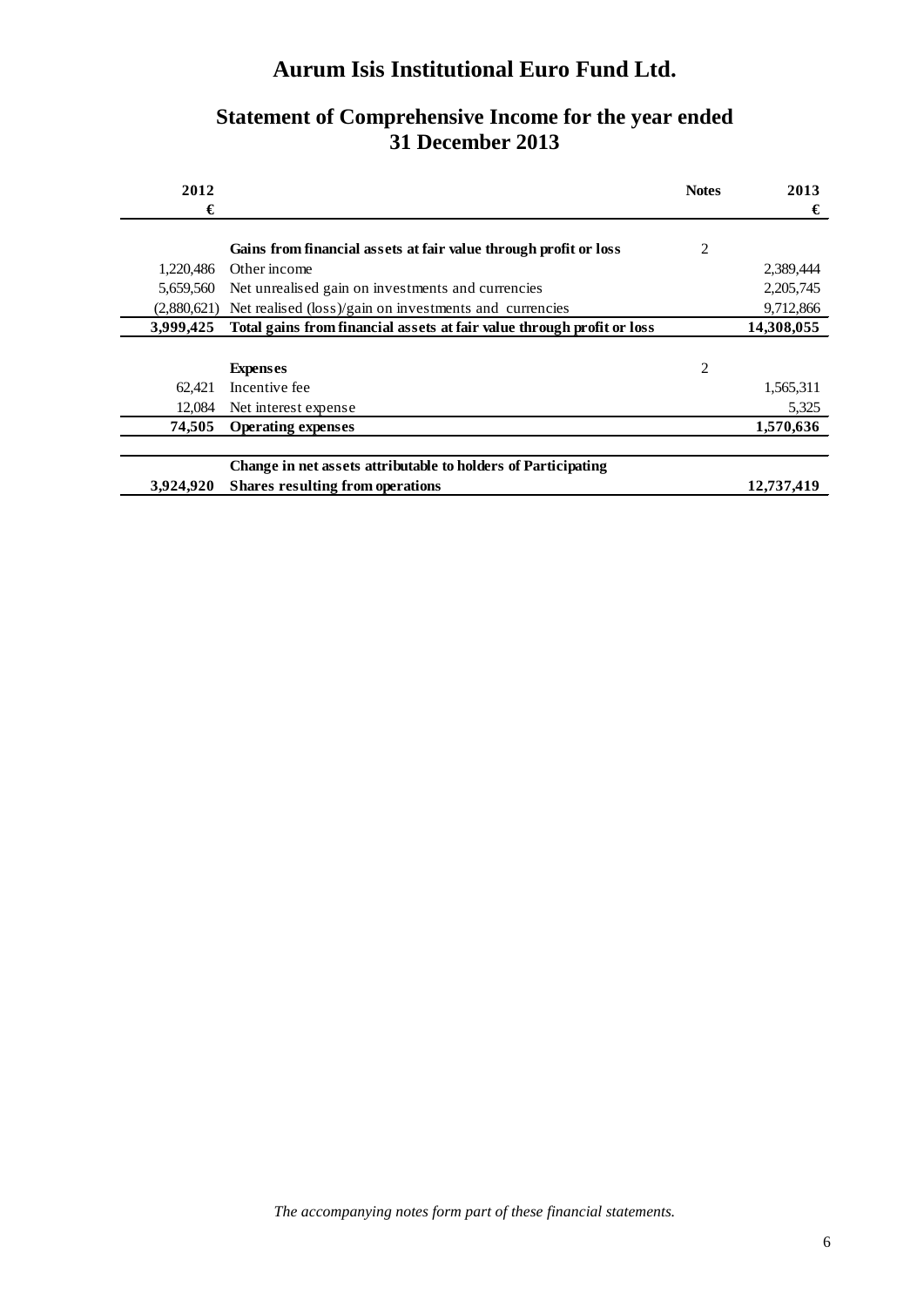| 2012             |                                                                 | <b>Notes</b>   | 2013          |
|------------------|-----------------------------------------------------------------|----------------|---------------|
| €                |                                                                 |                | €             |
|                  | Assets                                                          |                |               |
|                  | Financial assets at fair value through profit or loss           |                |               |
| 122,372,425      | Investments at fair value                                       | 2              | 239,039,426   |
| 1,141,448        | Unrealised appreciation in forward foreign exchange contracts   | 9              | 1,613,894     |
|                  | Loans and receivables                                           |                |               |
| 100,674          | Other debtors                                                   |                | 196,967       |
|                  | Cash and cash equivalents                                       |                |               |
| 647,166          | Cash and cash equivalents                                       | 2              | 1,506,390     |
| 124,261,713      | <b>Total Assets</b>                                             |                | 242,356,677   |
|                  |                                                                 |                |               |
|                  | Liabilities                                                     |                |               |
|                  | Financial liabilities measured at amortised cost                |                |               |
| $\blacksquare$   | Incentive fee payable                                           |                | 215,313       |
|                  | Total Liabilities (excluding amounts attributable to holders    |                |               |
|                  | of Participating Shares)                                        |                | 215,313       |
|                  |                                                                 |                |               |
|                  | Net Assets attributable to holders of Participating and Sponsor |                |               |
| 124, 261, 713    | <b>Shares</b>                                                   | 4              | 242, 141, 364 |
|                  |                                                                 |                |               |
| 124,261,711      | Net Assets attributable to holders of Participating Shares      | 6              | 242,141,362   |
|                  |                                                                 |                |               |
| $\boldsymbol{2}$ | Net Assets attributable to holders of Sponsor Shares            | $\overline{4}$ | $\mathbf{2}$  |
|                  |                                                                 |                |               |
| 118,949.09       | Participating Shares outstanding (number of shares)             | 4              | 217,488.02    |
|                  |                                                                 |                |               |
| 1,044.66         | Net Asset Value per Participating Share                         | 6              | 1,113.35      |

### **Statement of Financial Position as at 31 December 2013**

These financial statements were approved by the Directors on 24 April 2014 and signed on their behalf by:

D.R. Cottingham

C.C. Morris

**Director** 

**Director** 

The accompanying notes form part of these financial statements.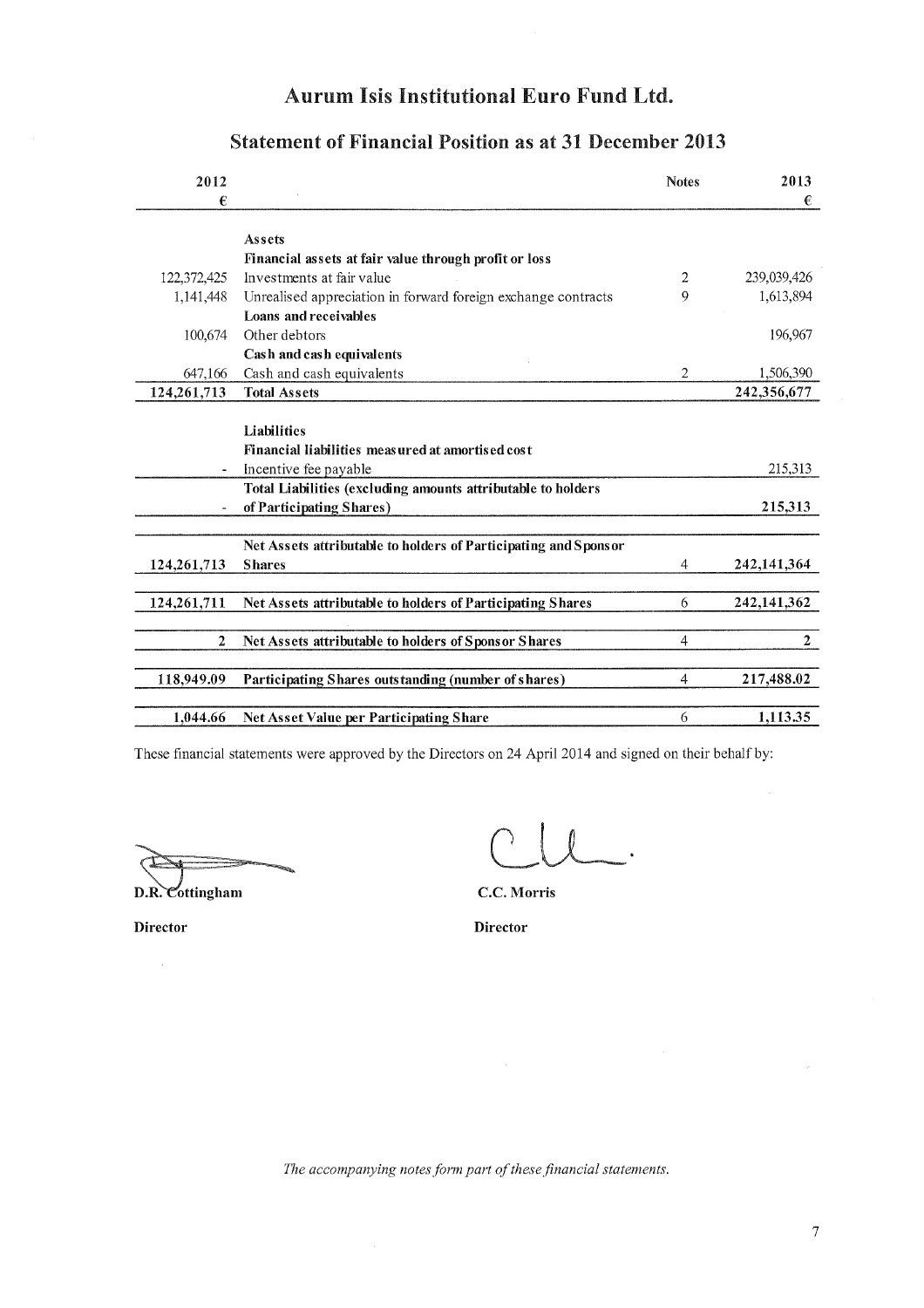## **Statement of Changes in Net Assets Attributable to Holders of Participating Shares for the year ended 31 December 2013**

|                                                                                                | <b>Total</b> |
|------------------------------------------------------------------------------------------------|--------------|
|                                                                                                | €            |
| <b>Balance at 1 January 2013</b>                                                               | 124,261,711  |
|                                                                                                |              |
| Change in net assets attributable to holders of Participating Shares resulting from operations | 12,737,419   |
| Subscriptions during the year                                                                  | 105.142.232  |
| <b>Balance at 31 December 2013</b>                                                             | 242,141,362  |
|                                                                                                |              |
| <b>Balance at 1 January 2012</b>                                                               | 120,266,453  |
|                                                                                                |              |
| Change in net assets attributable to holders of Participating Shares resulting from operations | 3,924,920    |
| Subscriptions during the year                                                                  | 70,338       |
| <b>Balance at 31 December 2012</b>                                                             | 124,261,711  |

*The accompanying notes form part of these financial statements.*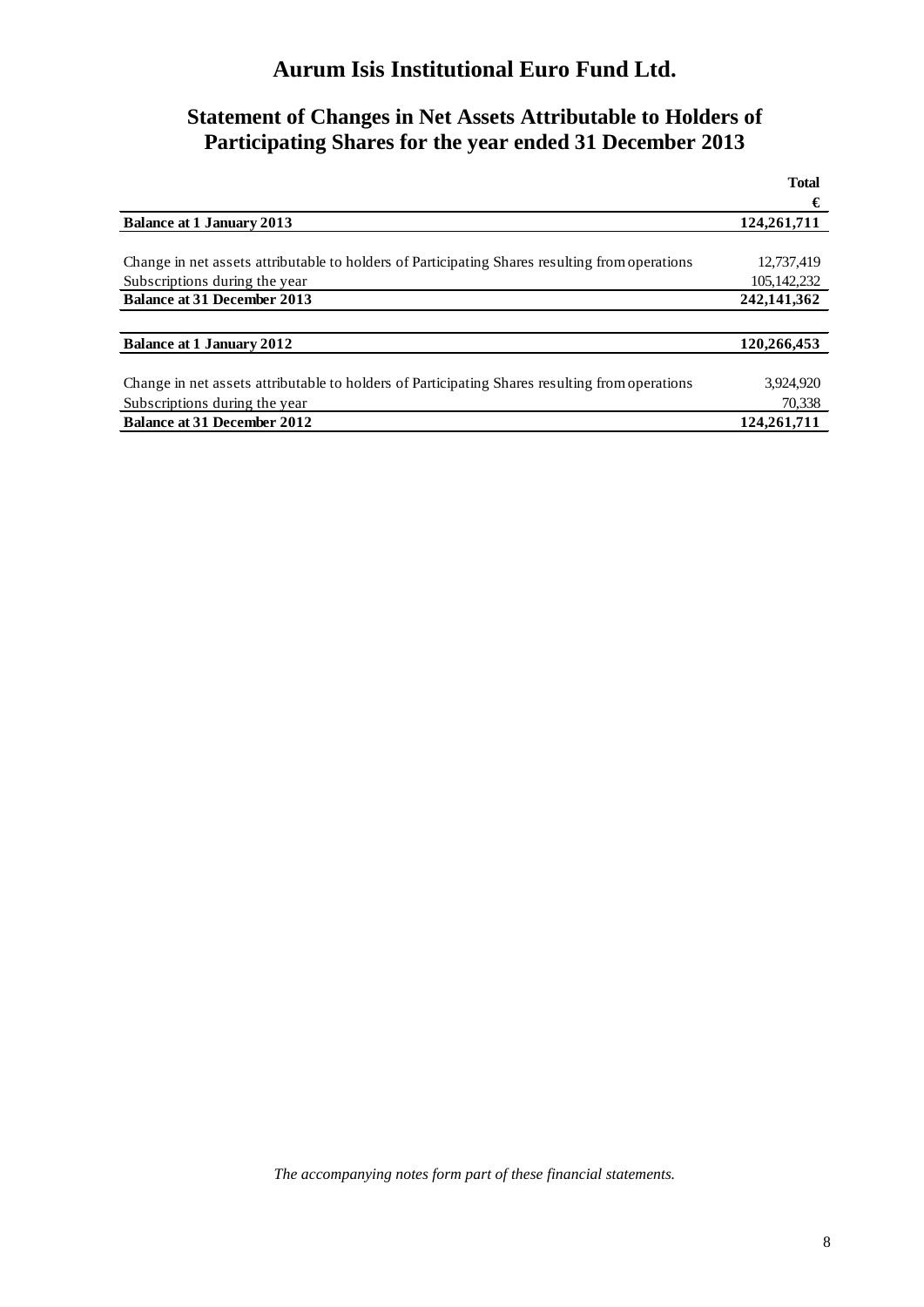# **Statement of Cash Flows for the year ended 31 December 2013**

| 2012<br>€ |                                                                  | 2013<br>€       |
|-----------|------------------------------------------------------------------|-----------------|
|           |                                                                  |                 |
|           | Cash flows from operating activities                             |                 |
|           | Change in net assets attributable to holders of Participating    |                 |
|           | 3,924,920 Shares resulting from operations                       | 12,737,419      |
|           | (14,026,170) Purchase of investments                             | (117,896,049)   |
|           | 17,995,608 Proceeds from sales of investments and currencies     | 13, 147, 659    |
|           | Adjustment for non cash items and working capital                |                 |
|           | (5,659,560) Net unrealised gain on investments and currencies    | (2,205,745)     |
|           | 2,880,621 Net realised loss/(gain) on investments and currencies | (9,712,866)     |
|           | Changes in operating assets and liabilities                      |                 |
|           | $(1,112,180)$ Increase in debtors                                | (568, 739)      |
|           | (4,436,415) (Decrease)/increase in creditors                     | 215,313         |
|           | (433,176) Net cash outflow from operating activities             | (104, 283, 008) |
|           |                                                                  |                 |
|           | Cash flows from financing activities                             |                 |
|           | 70,338 Issue of shares                                           | 105,142,232     |
|           | 70,338 Net cash inflow from financing activities                 | 105,142,232     |
|           |                                                                  |                 |
|           | (362,838) Net (decrease)/increase in cash and cash equivalents   | 859,224         |
| 1,010,004 | Cash and cash equivalents at the beginning of the year           | 647,166         |
| 647,166   |                                                                  | 1,506,390       |
|           | Cash and cash equivalents at the end of the year                 |                 |
|           | <b>Supplementary Information</b>                                 |                 |
|           | $(12,084)$ Net interest paid                                     | (5,325)         |
|           |                                                                  |                 |

*The accompanying notes form part of these financial statements.*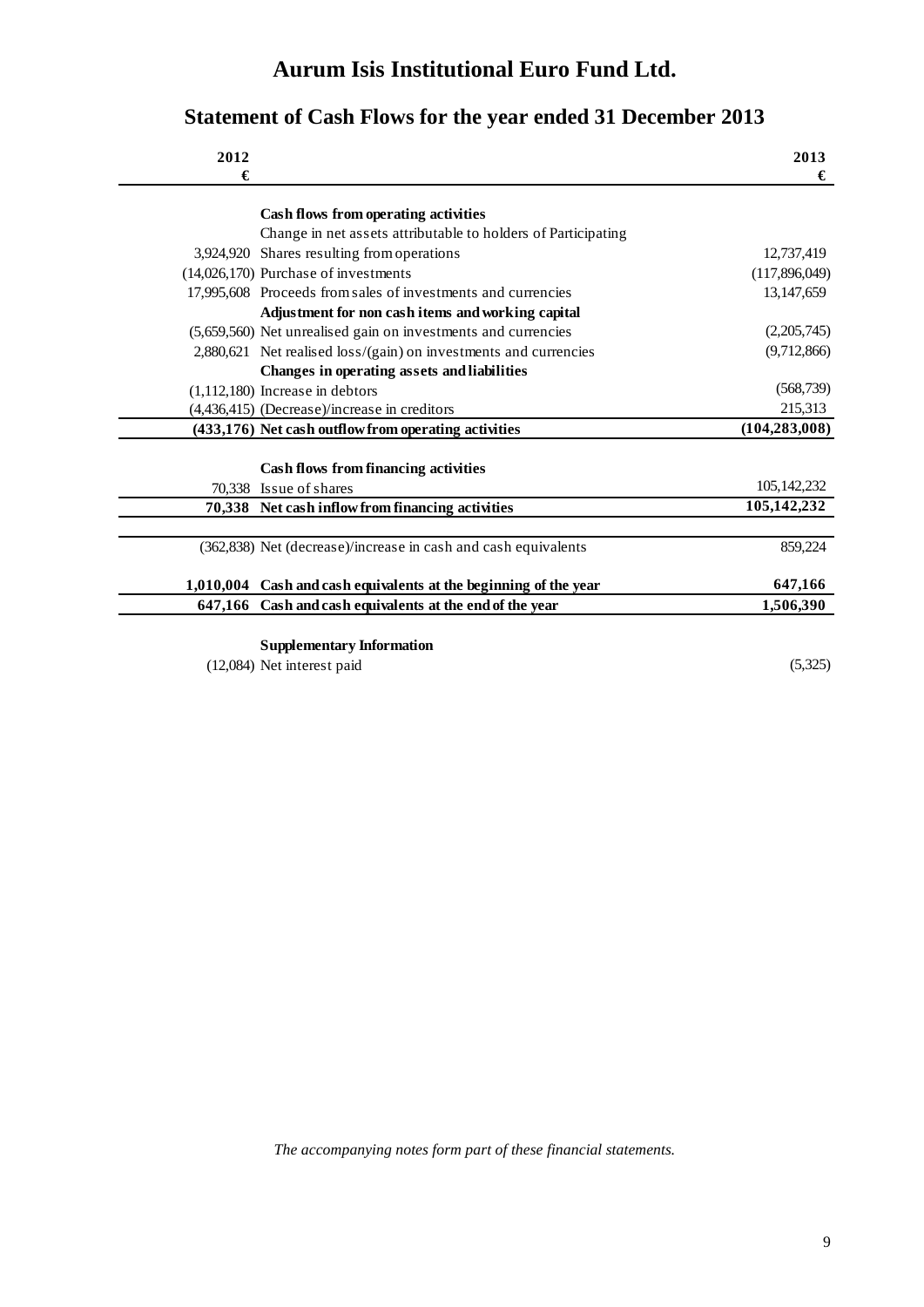### **Notes to the Financial Statements for the year ended 31 December 2013**

#### **1 General**

Aurum Isis Institutional Euro Fund Ltd. (the "Institutional Euro Fund" or the "Company") was incorporated in Bermuda on 26 August 2010 under the Companies Act 1981 as amended and acts as an investment company. Shares of the Institutional Euro Fund are denominated in euro. The Institutional Euro Fund is one of nine Feeder Funds (the "Feeder Funds") comprising the Institutional Euro Fund, Aurum Isis Euro Fund Ltd. (the "Euro Fund"), Aurum Isis Swiss Franc Fund Ltd. (the "Swiss Franc Fund"), Aurum Isis Dollar Fund Ltd. (the "Dollar Fund"), Aurum Isis Institutional Dollar Fund Ltd. (the "Institutional Dollar Fund"), Aurum Isis Sterling Fund Ltd. (the "Sterling Fund"), Aurum Isis Institutional Sterling Fund Ltd. (the "Institutional Sterling Fund"), Aurum Isis Australian Dollar Fund Ltd. (the "Australian Dollar Fund") and Aurum Isis Japanese Yen Fund Ltd. (the "Japanese Yen Fund") that invest in Aurum Isis Fund Ltd. (the "Master Fund"). The other Feeder Funds have euro, Swiss franc, US dollar, sterling, Australian dollar and Japanese yen denominated shares respectively. The Institutional Euro Fund is listed on the Irish and Bermuda Stock Exchanges.

The Feeder Funds must solely invest into Participating Shares of the Master Fund, except in the case of the Swiss Franc, Sterling, Institutional Sterling, Euro, Institutional Euro, Australian Dollar and Japanese Yen Funds in respect of currency hedging. The Participating Shares of the Master Fund are valued in US dollars. The Swiss Franc, Sterling, Institutional Sterling, Euro, Institutional Euro, Australian Dollar and Japanese Yen Funds whilst investing into US dollar denominated Participating Shares of the Master Fund will, by appropriate currency hedging, seek to protect the value of their shares in Swiss franc, sterling, euro, Australian dollar and Japanese yen terms irrespective of movements in currency values between the US dollar and their respective currencies. The Master Fund pays the fees of the Administrators, Custodian, the Investment Advisor, audit, formation and minor out of pocket expenses and Directors' fees of all funds but subject to an adjustment as explained in Note 3 below. Each Fund will otherwise bear its own costs and liabilities.

The Company's investment objective is to achieve long term capital growth by investing in the Participating Shares of the Master Fund. The annual report and audited financial statements of the Master Fund for the year ended 31 December 2013 are attached and should be read in conjunction with these financial statements.

The audited financial statements were approved by the Board of Directors on 24 April 2014.

#### **2 Principal Accounting Policies**

The principal accounting policies which have been applied are set out below.

#### **Statement of Compliance**

The financial statements have been prepared in accordance with International Financial Reporting Standards ("IFRS") and interpretations of IFRS as issued by the International Accounting Standards Board ("IASB").

#### **Basis of Preparation**

The financial statements are presented in the currency of the primary economic environment in which the Company operates, which is euro, reflecting the fact that the redeemable Participating Shares are issued in euro and the Company's operations are primarily conducted in euro. They are prepared on a fair value basis for financial assets and financial liabilities at fair value through profit or loss. All other assets and liabilities are stated at amortised cost. The net assets attributable to holders of Participating Shares are stated at the present value of the redemption amount.

The accounting policies have been applied consistently by the Company and are consistent with those used in the previous year, other than for the effect of the new standards adopted.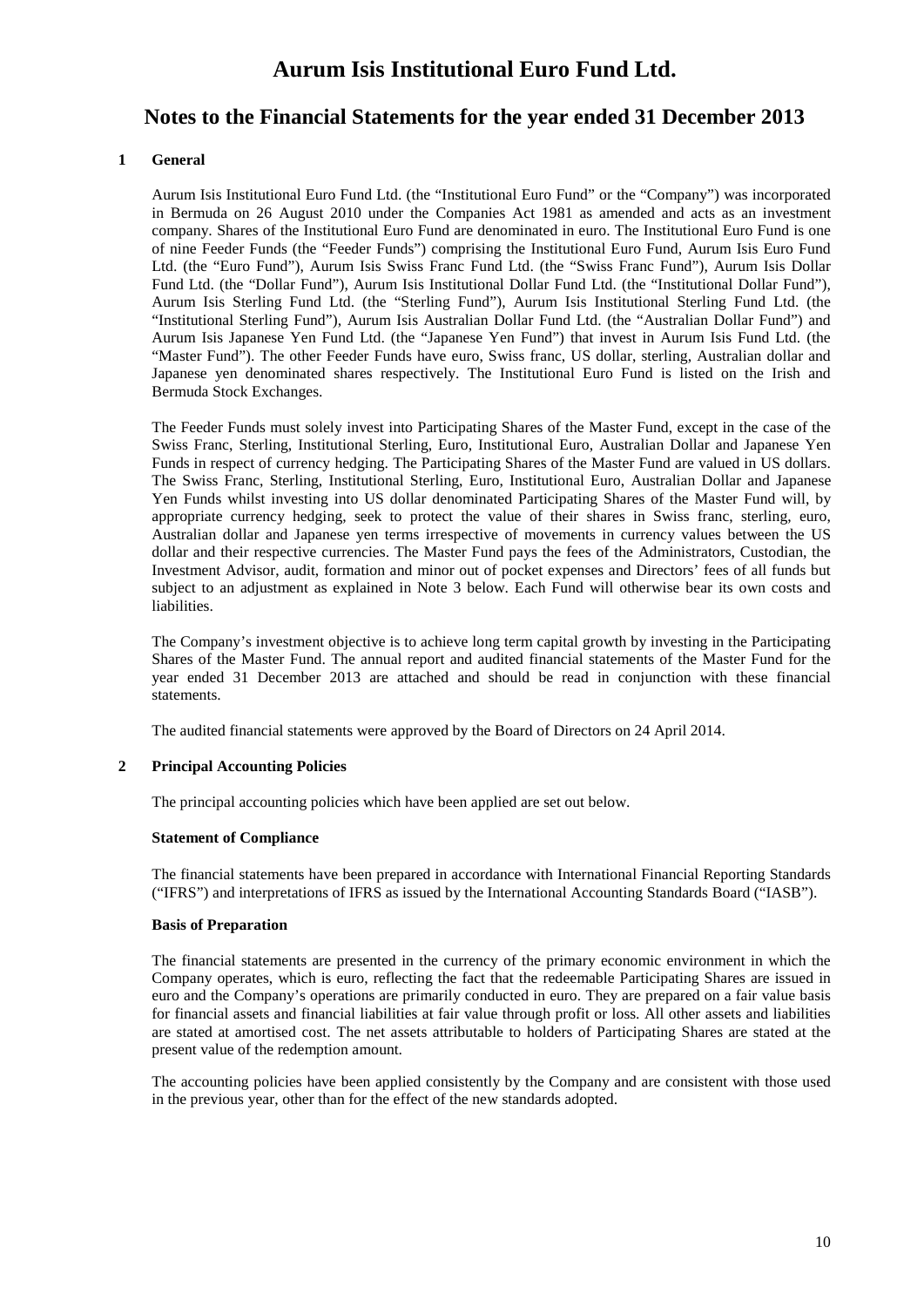### **Notes to the Financial Statements for the year ended 31 December 2013 (continued)**

#### **2 Principal Accounting Policies (continued)**

#### **Changes in accounting policy and disclosures**

The Company has adopted the following new standards and amendments to standards with a date of initial adoption of 1 January 2013:

- Amendments to IFRS 7 Financial Instruments Disclosures effective for annual reporting periods beginning on or after 1 January 2013: The amendments to IFRS 7 introduce new disclosure requirements about transfers of financial assets, including disclosures for financial assets that are not derecognised in their entirety.
- Amendments to IFRS 7 Offsetting Financial Assets and Financial Liabilities, effective for annual reporting periods on or after 1 January 2013.
- IFRS 10 Consolidated Financial Statements effective for annual reporting periods beginning on or after 1 January 2013. The standard establishes principles for the presentation and preparation of consolidated financial statements when an entity controls one or more other entities. IFRS 10 replaces the consolidation requirements in SIC–12 Consolidation–Special Purpose Entities and IAS 27 Consolidated and Separate Financial Statements.
- IFRS 12 Disclosure of Interests in Other Entities, effective for annual reporting periods beginning on or after 1 January 2013: IFRS 12 Disclosure of Interests in Other Entities is a new and comprehensive standard on disclosure requirements for all forms of interests in other entities, including joint arrangements, associates, special purpose vehicles and other off balance sheet vehicles.
- IFRS 13 Fair Value Measurement, effective for annual reporting periods beginning on or after 1 January 2013: This standard establishes a single source of guidance for fair value as the price that would be received to sell an asset or paid to transfer a liability in an orderly transaction between knowledgeable market participants at the measurement date (also referred to as "the exit price"). The standard also provides guidance for fair value determination and introduces consistent requirements for disclosure and measurement.

There are a number of new or revised standards and interpretations that have not been adopted in these financial statements:

- IAS 32 Financial Instruments Presentation, effective 1 January 2014: The amendments provide clarification and disclosure requirements in relation to offsetting rights.
- IFRS 9 Financial Instruments issued in November 2009 (IFRS 9 (2009)) will change the classification of financial assets and liabilities. The standard is not expected to have an impact on the measurement basis and classification of the financial assets since the majority of the Company's financial assets are measured at fair value through profit or loss. The standard is effective for annual reporting periods beginning on or after 1 January 2018.
- The Investment Entities amendment to IFRS 10, IFRS 12 and IAS 27, effective for annual reporting periods beginning on or after 1 January 2014 with early adoption permitted. The Investment Entities amendments provide an exception to the consolidation requirements in IFRS 10 and require investment entities to measure particular subsidiaries at fair value through profit or loss, rather than consolidate them. The amendments also set out disclosure requirements for investment entities.

The Directors anticipate that the adoption of standards or interpretations currently in issue but not yet effective will have no material impact on the financial statements of the Company in the period of initial application. The Company has not adopted any new standards or interpretations that are not mandatory.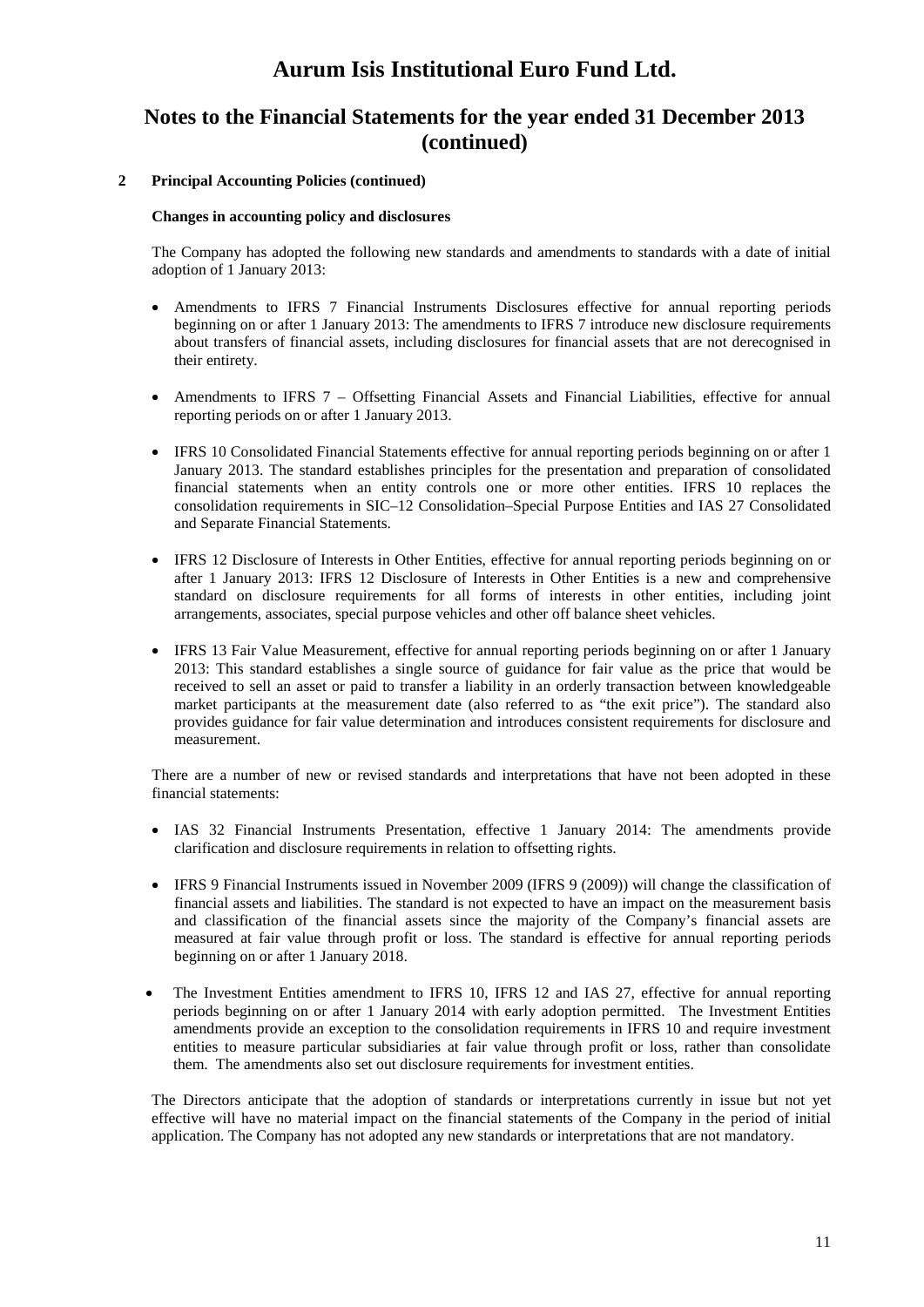### **Notes to the Financial Statements for the year ended 31 December 2013 (continued)**

#### **2 Principal Accounting Policies (continued)**

#### **Investments**

The Company, on initial recognition, designates investments at fair value through profit or loss as, in doing so, it results in more relevant information because the investments and related liabilities are managed as a group of financial assets and liabilities and performance is evaluated on a fair value basis and reported to key management personnel on that basis.

The investment in the Master Fund is recorded at the net asset value per share as reported by the administrator of the Master Fund.

Where administrators are unable to provide net asset value per share, the Directors make their own assessment of value based on available information. In determining fair value, the Directors take into consideration where applicable, the impact of suspensions of redemptions, liquidation proceedings, investments in side pockets and any other significant factors.

At the year end, there were no instances wherein the administrator was unable to provide the net asset value per share or that the Directors considered it necessary to make any adjustments to the net asset value of the underlying funds in order to arrive at the fair value.

Investment transactions are recorded on the trade date at which point the Company becomes a party to the specific investment.

Financial assets and financial liabilities are measured initially at the transaction price on the trade date. Transaction costs are expensed immediately. After initial measurement, the Company measures financial instruments which are classified at fair value through profit and loss at their fair value. Changes in fair value are recorded within net gain/(loss) on investments.

Purchases and sales of financial assets and financial liabilities are recognised using trade date accounting. Realised capital gains and losses on investment transactions are determined on the weighted average cost basis and are included in the Statement of Comprehensive Income. Unrealised capital gains and losses from a change in the fair value of investments are recognised in the Statement of Comprehensive Income.

Financial assets and liabilities are offset and the net amount presented in the Statement of Financial Position when, and only when, the Company has a legal right to set off the recognised amounts and it intends either to settle on a net basis or to realise the asset and settle the liability simultaneously.

Under IFRS, Participating Shares are classified as financial liabilities and the format of the Statement of Financial Position reflects this position.

#### **Forward Foreign Exchange Contracts**

The Company seeks to protect the value of the Participating Shares in euro terms by entering into Forward Foreign Exchange Contracts. These contracts are recorded at fair value through profit or loss utilising the prevailing forward price at the Statement of Financial Position date. Any unrealised gain or loss is recognised in the Statement of Comprehensive Income. Derivatives are recognised as held for trading, as the Company does not designate any derivatives as hedges for hedge accounting purposes as described under IAS 39.

#### **Translation of Foreign Currencies**

The results and financial position of the Company are expressed in euro which is the functional currency of the Company. Transactions in currencies other than euro are recorded at the rate prevailing on the date of the transaction. At each reporting date, monetary items and non-monetary assets and liabilities that are measured at fair value and are denominated in foreign currencies are retranslated at the rate prevailing on the reporting date. Gains and losses arising on retranslation are included in the net profit or loss for the year where investments are classified at fair value through profit or loss.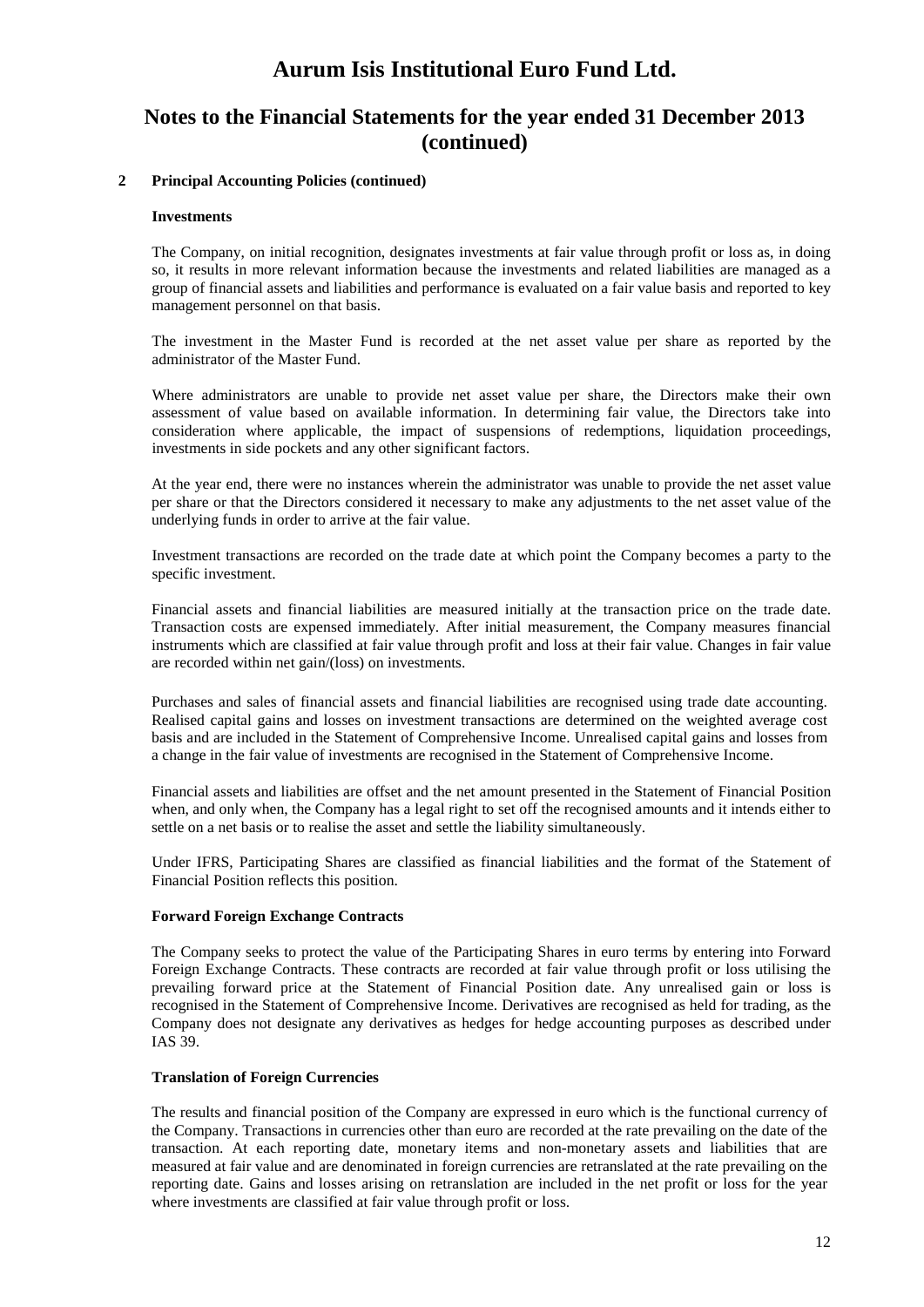### **Notes to the Financial Statements for the year ended 31 December 2013 (continued)**

#### **2 Principal Accounting Policies (continued)**

#### **Interest Income**

Interest income is recognised in the Statement of Comprehensive Income for all interest bearing instruments on an effective interest basis.

#### **Cash and Cash Equivalents**

Cash and cash equivalents comprise cash balances held at banks together with bank overdrafts. The bank overdrafts are repayable on demand and form an integral part of the Company's cash management system.

#### **Taxation**

The Company has received an undertaking from the Ministry of Finance of Bermuda, under the Exempted Undertakings Tax Protection Act, 1966 exempting the Company from Bermuda income, profit, capital transfer or capital taxes, should such taxes be enacted, until 31 March 2035.

#### **Expenses**

All expenses are recognised in the Statement of Comprehensive Income on an accruals basis.

#### **Subsidiary**

The Master Fund is not deemed to be a subsidiary of the Company as the Promoter beneficially holds all general voting shares which give the holder the current ability to direct the activities that significantly affect the returns of both the Master Fund and the Company. In accordance with IFRS 10 Consolidated Financial Statements, as the Company does not control the Master Fund, the Master Fund has not been considered a subsidiary.

The Company and Master Fund operate as an integrated structure whereby the Company invests solely into the Master Fund except in respect of currency hedging. Total subscriptions made by the Company into the Master Fund during the year ended 31 December 2013 were  $\bigoplus$  17,896,049 (2012:  $\bigoplus$  4,026,170). As at 31 December 2013 and 31 December 2012 there were no capital commitment obligations and no amounts due to the Master Fund for unsettled purchases. The Company invests into the Master Fund by purchasing the Master Fund's redeemable Participating Shares. The Master Fund allows redemptions of these shares on a monthly basis with a 90 day notification period. Movements in the fair value of the Master Fund's portfolio and corresponding movements in the fair value of the Company may expose the Company to a profit or loss.

#### **Structured entities**

A structured entity is an entity that has been designed so that voting or similar rights are not the dominant factor in deciding who controls the entity, such as when any voting rights relate to administrative tasks only and the relevant activities are directed by means of contractual arrangements. A structured entity often has some or all of the following features or attributes; restricted activities, a narrow and well-defined objective, such as to provide investment opportunities for investors by passing on risks and rewards associated with the assets of the structured entity to investors, insufficient equity to permit the structured entity to finance its activities without subordinated financial support and financing in the form of multiple contractually linked instruments to investors that create concentrations of credit or other risks (tranches).

The Company has determined that its investment in the Master Fund represents investments in an unconsolidated structured entity. The Master Fund financed its operations by issuing redeemable shares which were puttable at the holder's option and entitles the holder to a proportional stake in the Master Fund's net assets. The change in fair value of the Company's holding in the Master Fund is included in the statement of comprehensive income in ''Gains from financial assets and financial liabilities at fair value through profit or loss''.

The Directors believe that the requirements of IFRS 12, in relation to structured entities, are observed by appendixing the Master Fund financial statements to the Company's financial statements.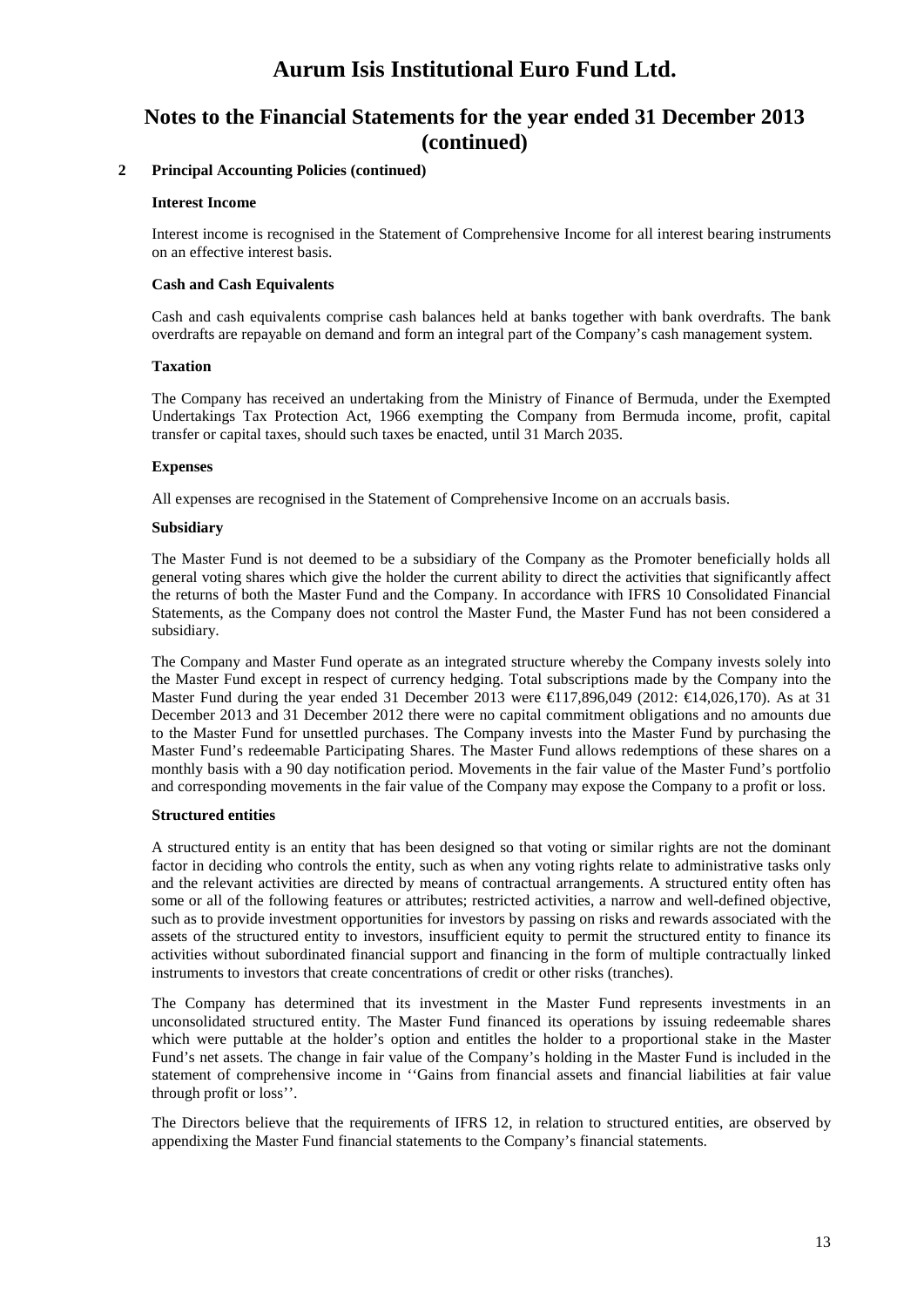### **Notes to the Financial Statements for the year ended 31 December 2013 (continued)**

#### **2 Principal Accounting Policies (continued)**

#### **Use of Estimates**

The preparation of financial statements in accordance with IFRS requires management to make estimates and assumptions that affect the reported amounts of assets and liabilities and disclosure of contingent assets and liabilities at the date of the financial statements and the reported amounts of income and expenses during the year. Actual results could differ from those estimates. Revisions to accounting estimates are recognised in the period in which the estimate is revised. The areas of estimates which have the most significant effect on the amounts recognised in the financial statements are disclosed in Notes 8 and 10.

#### **Derecognition of Financial Assets and Liabilities**

A financial asset is derecognised when the Company loses control over the contractual rights that comprise that asset. This occurs when the rights are realised, expire or are surrendered. The Company uses the weighted average cost basis to determine the realised gain or loss on derecognition. A financial liability is derecognised when the obligation specified in the contract is discharged, cancelled or expires.

#### **3 Fees**

The Company pays the Investment Advisor (i) a monthly advisory fee of 0.083333% (equivalent to approximately 1% per annum) of the Net Asset Value of the Participating Shares of the Company as at the relevant month end; and (ii) a monthly incentive fee of 10% of the increase, if any, of the Net Asset Value of the Participating Shares of the Company in issue at the valuation day over their adjusted value at the Base Date or if higher the value of such shares upon which an incentive fee was last paid (the high water mark in respect of the Company). The adjusted value at the Base Date shall mean the Net Asset Value of the Participating Shares of the Company in issue at the Base Date increased by a factor of 0.416666% (equivalent to approximately 5% per annum) for each month that has expired since the Base Date. For the purposes of this clause the Base Date is the 31 December immediately prior to the month end and it shall be assumed that all Participating Shares in issue at the valuation day were in issue at the Base Date or the high water mark date as the case may be and had Net Asset Value equal to the Net Asset Value of the Participating Shares of the Company as at the Base Date or the high water mark date as the case may be. These fees are calculated before all Investment Advisor, Administrators and Custodian fees, Directors' fees, audit fees, formation and sundry expenses for the month concerned are deducted and are paid monthly in arrears.

The Master Fund will initially pay the fees set out in the prospectus relating to the Master Fund and the other Feeder Funds but an adjustment will be made to or from the Company by the Investment Advisor to ensure that the fees paid by the Company are as set out above. These amounts received are included in Other income in the Statement of Comprehensive Income on page 6.

The Company pays no other direct fees. Please refer to the accompanying Master Fund financial statements for notes regarding fees paid by the Master Fund.

#### **4 Share Capital**

|                                                                  | <b>December</b><br>2013 | December<br>2012 |
|------------------------------------------------------------------|-------------------------|------------------|
|                                                                  | €                       | €                |
| Authorised share capital of $\epsilon 0.002$ par value per share |                         |                  |
| 1,000 Sponsor Shares                                             |                         |                  |
| 4,699,000 Participating Shares                                   | 9.398                   | 9,398            |
|                                                                  | 9.400                   | 9,400            |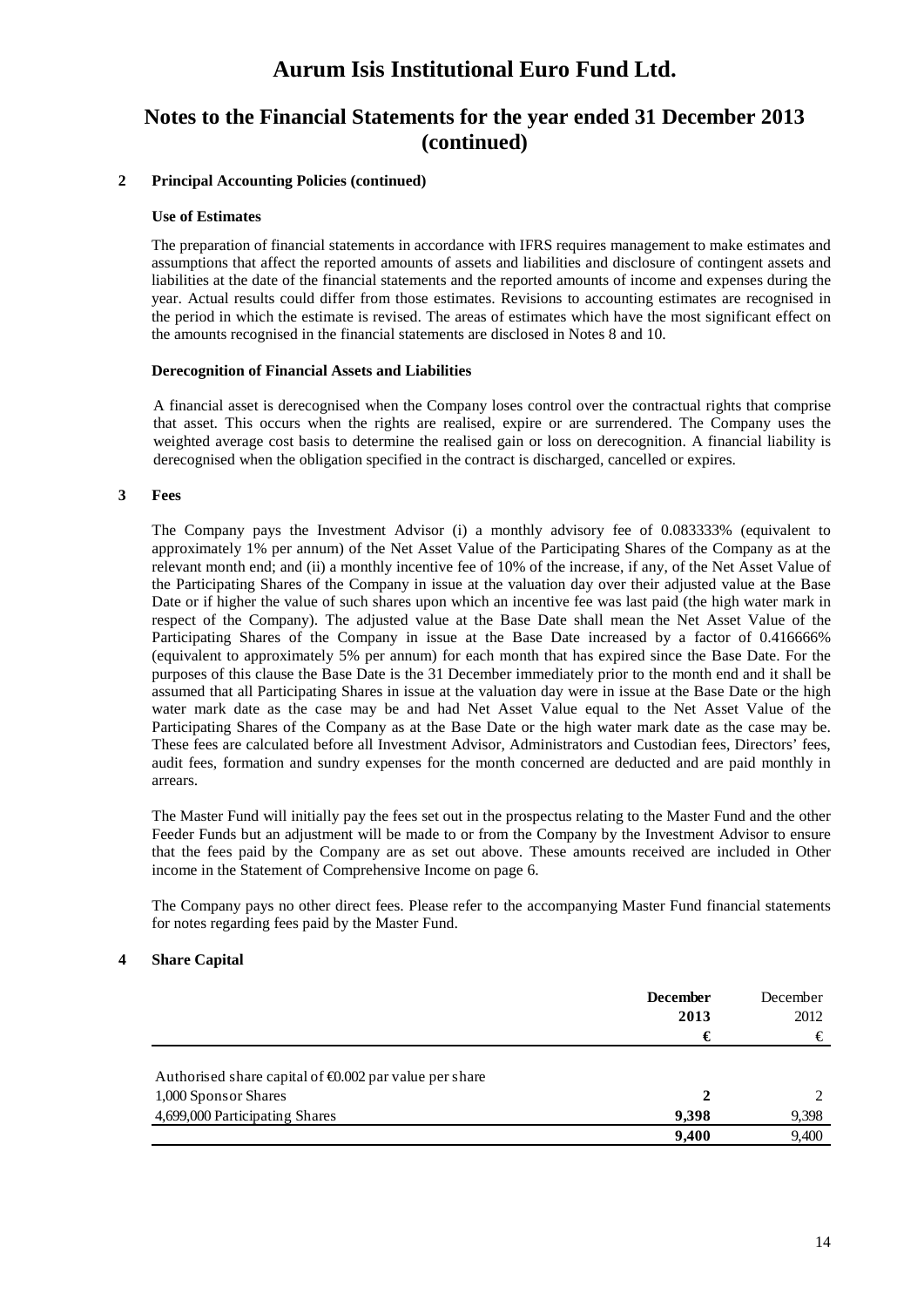### **Notes to the Financial Statements for the year ended 31 December 2013 (continued)**

#### **4 Share Capital (continued)**

All of the Sponsor Shares have been issued to and are beneficially owned by the Investment Advisor. The Sponsor Shares do not carry the right to participate in the assets of the Company in a winding up, except to the extent of repayment of par value paid in cash, nor in any dividends or other distribution of the Company so long as any Participating Shares are in issue.

The Participating Shares are entitled to receive, to the exclusion of the Sponsor Shares, any dividends which may be declared by the Board of the Company and, upon the winding up of the Company, their par value and any surplus remaining after paying to the holders of the Sponsor Shares the par value of the Sponsor Shares (to the extent actually paid up in cash). The Sponsor Shares have the general voting powers of the Company and the holders of Participating Shares are entitled to receive notice of and attend all general meetings of the members.

|                             | Number of                   |                             | Number of                   |
|-----------------------------|-----------------------------|-----------------------------|-----------------------------|
|                             | <b>Participating Shares</b> |                             | <b>Participating Shares</b> |
|                             |                             |                             |                             |
| Opening at 1 January 2013   | 118,949.09                  | Opening at 1 January 2012   | 118,880.19                  |
| Issued during the year      | 98,538.93                   | Issued during the year      | 68.90                       |
| Closing at 31 December 2013 | 217,488.02                  | Closing at 31 December 2012 | 118,949.09                  |

#### **Statement of Changes in Sponsor and Participating Shares**

|                                    |                |               | <b>Share Premium and</b>          |               |
|------------------------------------|----------------|---------------|-----------------------------------|---------------|
|                                    | <b>Sponsor</b> | Participating | <b>Return Allocated to</b>        |               |
|                                    | <b>Shares</b>  | <b>Shares</b> | <b>Participating Shareholders</b> | <b>Total</b>  |
|                                    | €              | €             | €                                 | €             |
| <b>Balance at 1 January 2013</b>   | $\mathbf{2}$   | 238           | 124,261,473                       | 124,261,713   |
|                                    |                |               |                                   |               |
| Change in net assets attributable  |                |               |                                   |               |
| to holders of Participating Shares |                |               | 12,737,419                        | 12,737,419    |
| Subscriptions during the year      |                | 197           | 105, 142, 035                     | 105, 142, 232 |
| <b>Balance at 31 December 2013</b> | $\mathbf{2}$   | 435           | 242,140,927                       | 242,141,364   |
|                                    |                |               |                                   |               |
| <b>Balance at 1 January 2012</b>   | $\mathbf{2}$   | 238           | 120,266,215                       | 120,266,455   |
|                                    |                |               |                                   |               |
| Change in net assets attributable  |                |               |                                   |               |
| to holders of Participating Shares |                |               | 3,924,920                         | 3,924,920     |
| Subscriptions during the year      |                |               | 70,338                            | 70,338        |
| <b>Balance at 31 December 2012</b> | $\mathbf 2$    | 238           | 124,261,473                       | 124,261,713   |

Participating Shares in the Company may be redeemed at the Net Asset Value per Participating Share on the dealing day immediately following the valuation day, being the last business day of each month, on at least 90 days notice to the Administrator. The Company endeavours to pay the redemption proceeds within 30 days of the redemption date.

#### **5 Bank Overdraft**

The Company has a facility with Northern Trust (Guernsey) Limited and any outstanding bank overdraft is secured over the portfolio of the Company.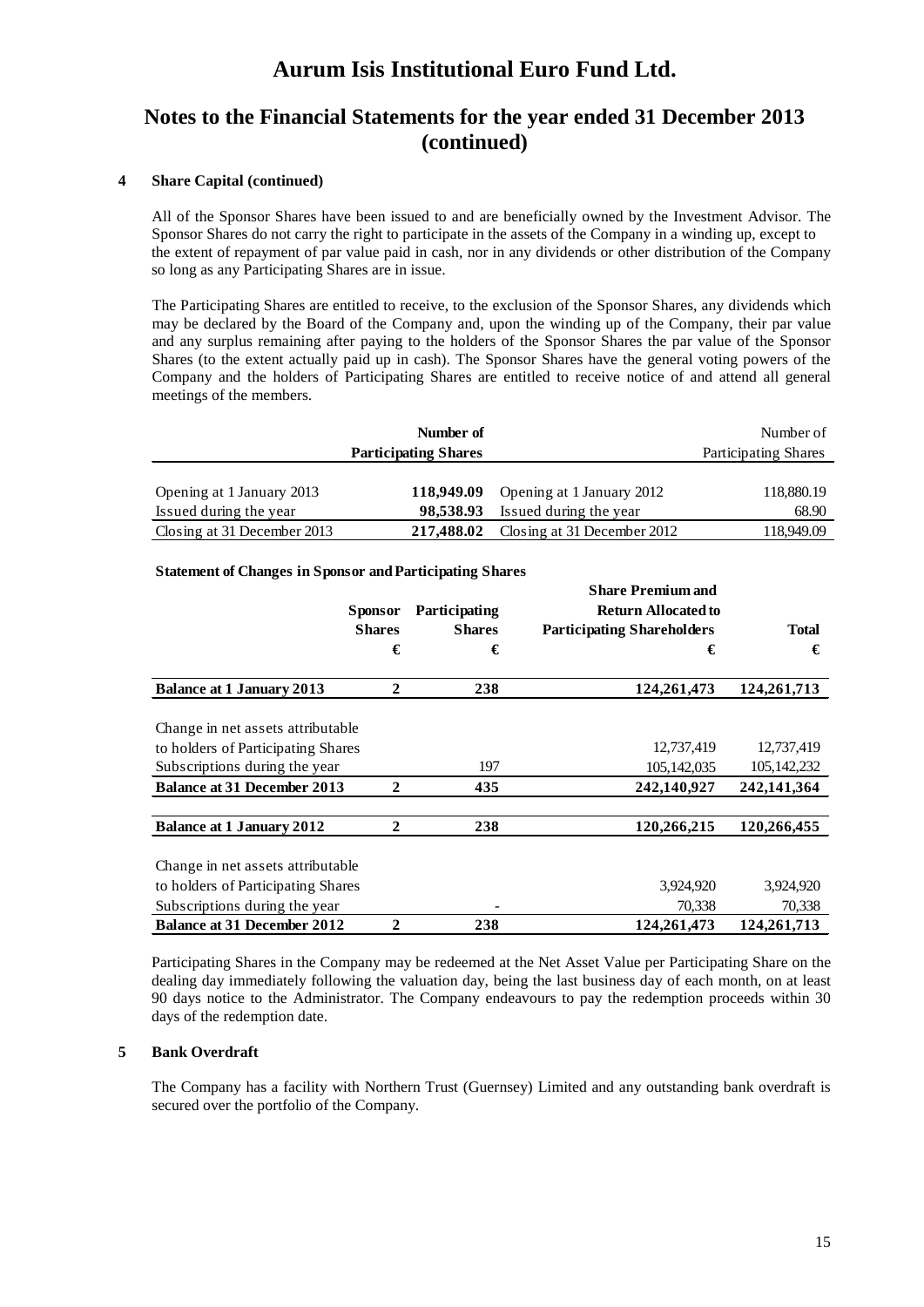### **Notes to the Financial Statements for the year ended 31 December 2013 (continued)**

#### **6 Net Asset Value per Participating Share**

The Net Asset Value per Participating Share is calculated by dividing the net assets less the par value of the Sponsor Shares included in the Statement of Financial Position by the number of Participating Shares in issue at the year end.

|                                                                 | <b>December</b> | December      |
|-----------------------------------------------------------------|-----------------|---------------|
|                                                                 | 2013            | 2012          |
|                                                                 |                 |               |
| Total Net Assets ( $\bigoplus$ Less Par Value of Sponsor Shares | 242,141,362     | 124, 261, 711 |
| <b>Issued Participating Shares</b>                              | 217.488.02      | 118,949.09    |
| Net Asset Value per Participating Share $(\oplus$               | 1,113.35        | 1.044.66      |

#### **7 Related Parties**

The Company's Administrators, Investment Advisor, Custodian and Directors are related parties by virtue of the material contracts in existence that are outlined in Notes 3 to 5 of the financial statements of the Master Fund.

Mrs T Gibbons is a Director of the Investment Advisor. Mr D R Cottingham and Mr C C Morris are Directors of Global Fund Services Ltd., the Bermuda Administrator and along with Mr A Hopkin are Directors of both the Investment Advisor and Continental Sponsors Ltd., the sponsoring broker on the Bermuda Stock Exchange. Mr K Gundle is a Vice President of Information with the Investment Advisor. Messrs D R Cottingham, C C Morris and K Gundle directly and indirectly hold shares in the Investment Advisor. Mr S A Morris was a director of the Investment Advisor, until he retired on October 9, 2013. Mr S A Morris continues to be a director of Global Fund Services Ltd. and Continental Sponsors Ltd. and holds shares indirectly in the Investment Advisor.

Ms. M. O'Caoimh is employed by a division of the Irish Administrator as Senior Vice President.

The Investment Advisor is also the sponsor and advisor to a number of other investment companies and the Directors of the Company, the Master Fund and the Investment Advisor may serve as Directors of such companies.

Persons connected to the Directors, as defined under the Irish Stock Exchange listing requirements, directly and indirectly own all of the Sponsor Shares of the Company. At 31 December 2013, Directors and Persons so connected did not directly or indirectly hold Participating Shares in the Company (2012: Nil).

All dealings between all parties were at arm's length prices.

#### **8 Financial Instruments and Risk Exposure**

The Company invests all of its assets, other than currency hedging, into the Master Fund, which is exposed to market risk, currency risk, credit risk and liquidity risk arising from the financial instruments it holds. These risks are explained in the financial statements of the Master Fund which are attached.

The Company is exposed to currency risk in pursuit of its investment objective, set out on page 10. The currency risk is managed on a monthly basis using Forward Foreign Exchange Contracts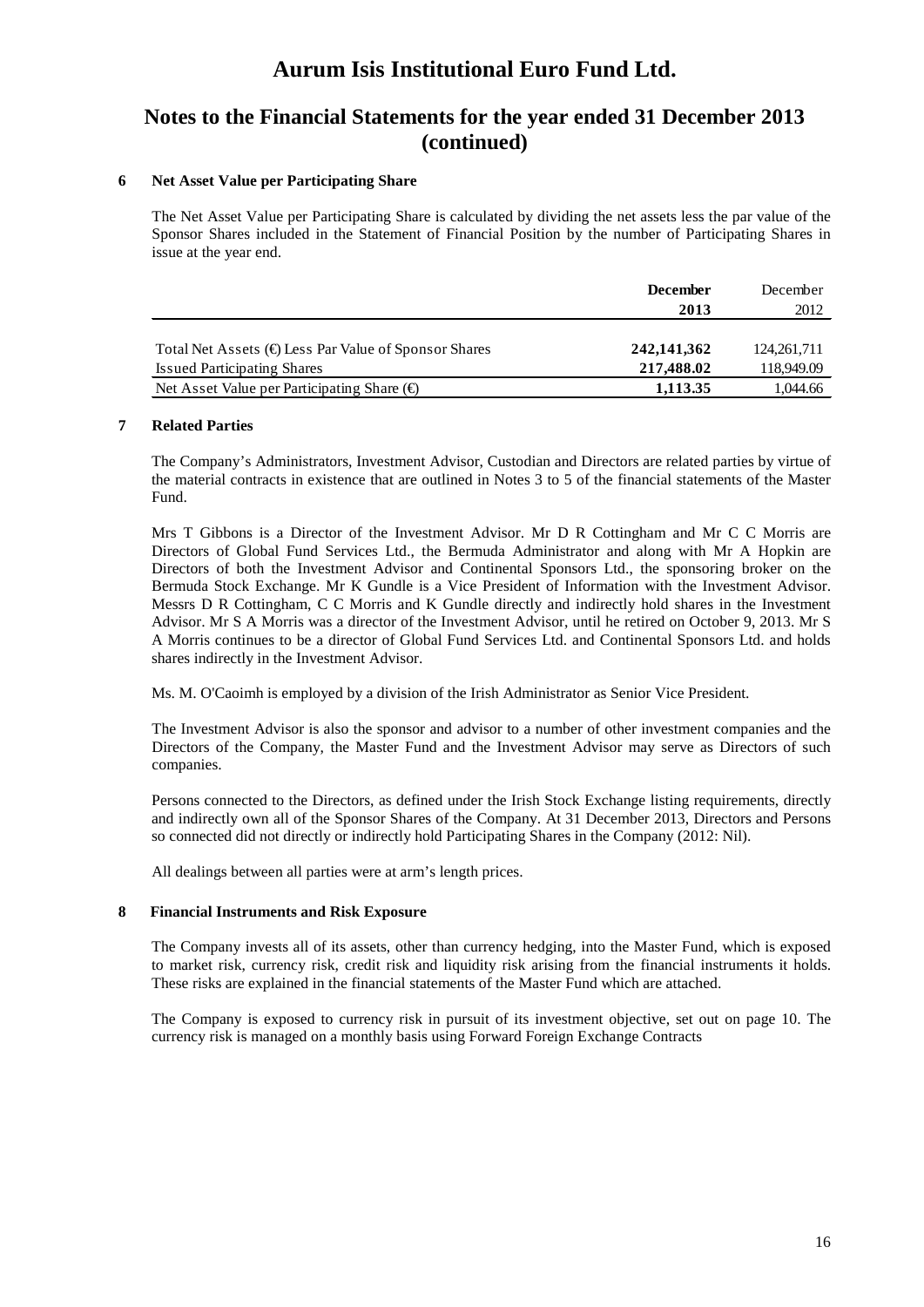### **Notes to the Financial Statements for the year ended 31 December 2013 (continued)**

#### **8 Financial Instruments and Risk Exposure (continued)**

At the Statement of Financial Position date, there was a net exposure to currency risk:

| 31 December 2013 | Monetary<br>Assets<br>€ | Monetary<br>Liabilities<br>€ | Forward Foreign<br><b>Exchange Contracts</b><br>€ | Net Exposure<br>€ |
|------------------|-------------------------|------------------------------|---------------------------------------------------|-------------------|
| US dollar        | 240,545,816             |                              | (238, 674, 541)                                   | 1,871,275         |
| 31 December 2012 | Monetary<br>Assets<br>€ | Monetary<br>Liabilities<br>€ | Forward Foreign<br><b>Exchange Contracts</b><br>€ | Net Exposure<br>€ |
| US dollar        | 123,019,591             |                              | (122, 527, 364)                                   | 492,227           |

#### **9 Net Forward Foreign Exchange Contracts**

As at 31 December 2013, the Company had entered into and not closed a Forward Foreign Exchange Contract to hedge the value of the Company's portfolio. The contract was with the Custodian.

#### **Open Forward Foreign Currency Transactions at 31 December 2013**

| Currency        | Currency      | Currency | <b>Maturity</b>  | Unrealised<br>Gain |
|-----------------|---------------|----------|------------------|--------------------|
| Sold            | <b>Bought</b> | Rate     | <b>Date</b>      | €                  |
| US\$106,634,665 | €             | 1.3662   | 31 January 2014  | 634,099            |
| US\$1,791,577   | €             | 1.3606   | 31 January 2014  | 16,003             |
| US\$108,426,242 | €             | 1.3607   | 28 February 2014 | 963,792            |
| US\$1,156,533   | €             | 1.3774   | 28 February 2014 |                    |
| US\$109,582,774 | €             | 1.3774   | 31 March 2014    |                    |
| US\$1,156,533   | €             | 1.3774   | 31 January 2014  |                    |
|                 |               |          |                  | 1,613,894          |

#### **Open Forward Foreign Currency Transactions at 31 December 2012**

|                |               |          |                  | <b>Unrealised</b> |
|----------------|---------------|----------|------------------|-------------------|
| Currency       | Currency      | Currency | <b>Maturity</b>  | Gain              |
| Sold           | <b>Bought</b> | Rate     | <b>Date</b>      | €                 |
| US\$51,984,168 | €             | 1.3013   | 31 January 2013  | 572,649           |
| US\$52,843,337 | €             | 1.3022   | 28 February 2013 | 559,620           |
| US\$8,59,169   | €             | 1.3018   | 31 January 2013  | 9,179             |
| US\$53,932,051 | €             | 1.3209   | 28 March 2013    |                   |
| US\$1,088,714  | €             | 1.3202   | 31 January 2013  |                   |
| US\$1,088,714  | €             | 1.3204   | 28 February 2013 |                   |
|                |               |          |                  | 1.141.448         |